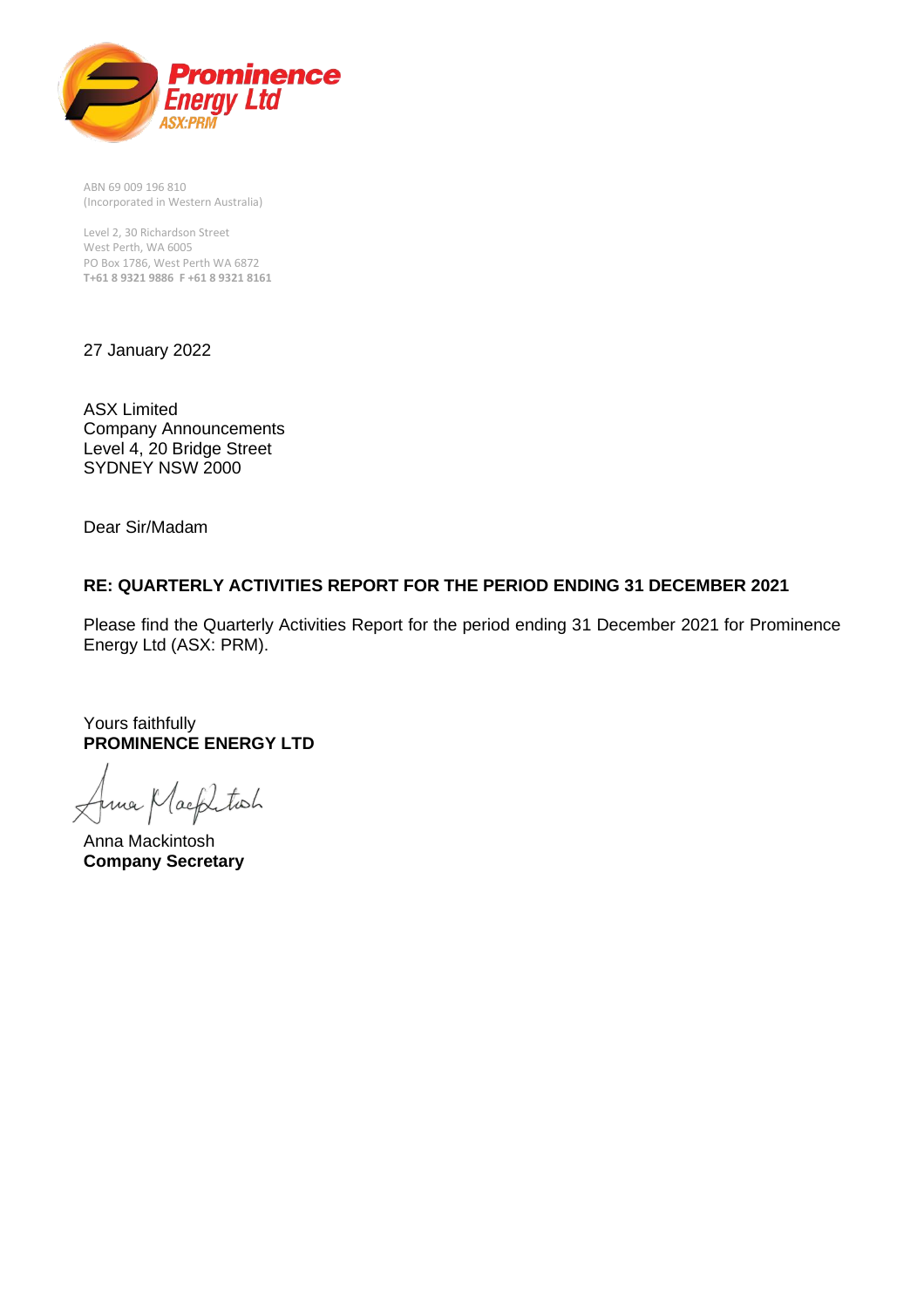

# **QUARTERLY ACTIVITIES REPORT FOR THE PERIOD ENDING 31 DECEMBER 2021**

### **HIGHLIGHTS**

- Prominence Energy Ltd to acquire 12.5% interest in multi-TCF Sasanof Prospect with drilling to commence in Q2 2022, by paying 25% of the Sasanof-1 well cost.
- PRM secured firm commitments to raise \$12 million before costs in a two tranche placement. Tranche 1 shares were issued in December 2021 raising \$2.5 million before costs.
- Bowsprit drilling operations commenced 12 October 2021 with final results announced 28 October 2021. Bowsprit-1 vertical well was testing a potential field extension, unfortunately despite oil and gas shows, no commercial hydrocarbons were found in the area, the well has been suspended for potential future reentry and sidetrack to proven field area.

#### **SASANOF PROJECT**

Prominence Energy Ltd ("**PRM**") announced in December 2021 that it had signed a binding term sheet to acquire a 12.5% interest in the Multi-TCF Sasanof Gas Prospect located in exploration Permit WA-519-P on the Northwest Shelf, Australia. To acquire the interest PRM will pay for 25% of the Sassanof-1 well cost and issue 90 million PRM shares and 30 million PRMOB options to Western Gas. PRM's participation is conditional on Western Gas securing funding for the full well cost.

The Sasanof prospect is located in exploration permit WA-519-P, in Commonwealth waters approximately 207km northwest of Onslow Western Australia. (Figure-1). The Sasanof Prospect is located up dip from the liquids rich, low  $CO<sub>2</sub>$  Mentorc Gas and Condensate field and near to the giant gas fields of Scarborough and Io-Janz in the Carnarvon Basin. The Sasanof Prospect covers an area of up to 400 km<sup>2</sup> across three exploration permits and one retention lease, three of which, WA-519- P, WA-390-P & WA-70-R, are operated and owned by Western Gas.

ERC Equipoise Ltd ("**ERCE"**) independently determined that Sasanof is an estimated 2U Prospective Resource of 7.2 Tcf of gas and 176 million bbls of condensate (P50 recoverable) and a 32% Chance of Success (CoS). The High Case 3U Prospective Resource estimate is 17.8TCF and 449 million bbls of condensate (P10 recoverable). (See PRM ASX Release 7 December 2021 for full details).

Resources Net to WG519 Pty Ltd and PRM are shown in the table below.

| Net PRM entitlement assuming PRM completes under terms disclossed and earns 12.5% interest |                                                         |        |        |             |      |       |       |       |
|--------------------------------------------------------------------------------------------|---------------------------------------------------------|--------|--------|-------------|------|-------|-------|-------|
|                                                                                            | Recoverable Condensate (MMstb)<br>Recoverable Gas (Bcf) |        |        |             |      |       |       |       |
| Sasanof                                                                                    | 1U                                                      | 2U     | 3U     | <b>Mean</b> | 1U   | 2U    | 3U    | Mean  |
| Net to WG519                                                                               | 600.5                                                   | 4131.1 | 9253.1 | 5177        | 13.8 | 100.4 | 233.7 | 128.8 |
| Net to PRM (12.5%)                                                                         | 75.1                                                    | 516.4  | 1156.6 | 647.1       |      | 12.6  | 29.2  | 16.1  |

Estimated Chance of Success 32%

*Cautionary Statement – Prospective Resources are the estimated quantities of petroleum that may potentially be recovered by the application of a future development project(s) related to undiscovered accumulations. These estimates have both an associated risk of discovery and a risk of development. Further exploration appraisal and evaluation is required to determine the existence of a significant quantity of potentially moveable hydrocarbons.*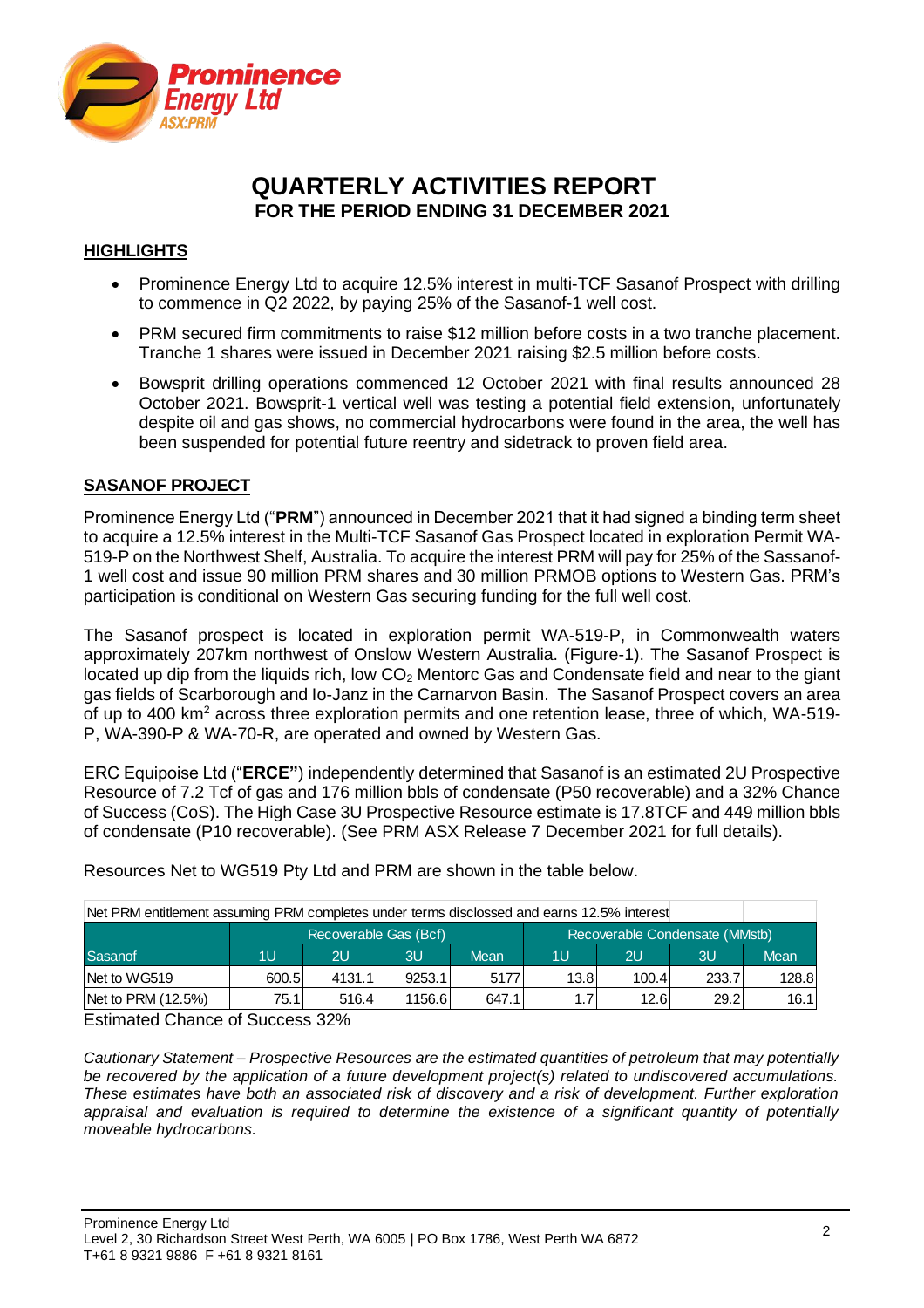

PRM is acquiring a 12.5% shareholding interest in the WA-519-P licence holder, Western Gas (519 P) Pty Ltd (**WG519**). Western Gas Pty Ltd (**Western Gas**) is the major shareholder of WG519 and the Operator of the WA-519-P permit and announced on 25 November 2021 that a rig contract had been signed with Valaris for the MS-1 semi-submersible rig to drill the well Q2 2022. Global Oil and Gas Limited (**ASX:GLV**) is committed to funding 50% of the well for a 25% shareholding interest in WG519. GLV and PRM together are funding 75% of the total well cost of the Sasanof well. Western Gas are in discussions to fund the remaining 25% of the well cost. PRM's participation is conditional on Western Gas securing funding for the full well cost. Sasanof-1 will be a vertical well drilled to a depth of approximately 2,500m in 1,070m of water. Drilling costs are estimated to be in the range of US\$20-25 million (US\$5-6.25 million PRM share).

#### **DRILLING PREPARATIONS**

Western Gas has secured the Valaris MS-1 semi-submersible drill rig secured with drilling scheduled for Q2 2022 at an estimated cost of US\$20-25 million (US\$5-6.25 million PRM share).

Western Gas has secured Environmental Plan acceptance from NOPSEMA for the drilling and related activities of the Sasanof-1 exploration well.



*Figure 1 Regional location of Sasanof Prospect and surrounding gas fields.* 

## **DEAL TERMS**

PRM will acquire a total of 12.5% of the shares in WG519 via an acquisition of shares from Western Gas and subscription for new shares in WG519 and consequentially a 12.5% beneficial interest in the WA-519-P licence.

In addition PRM, via contractual arrangements with Western Gas and its other subsidiaries which hold the adjacent permits, will also have an economic interest in 12.5% of the Sasanof Prospect that sit outside of WA-519-P, but within other Western Gas exploration permits.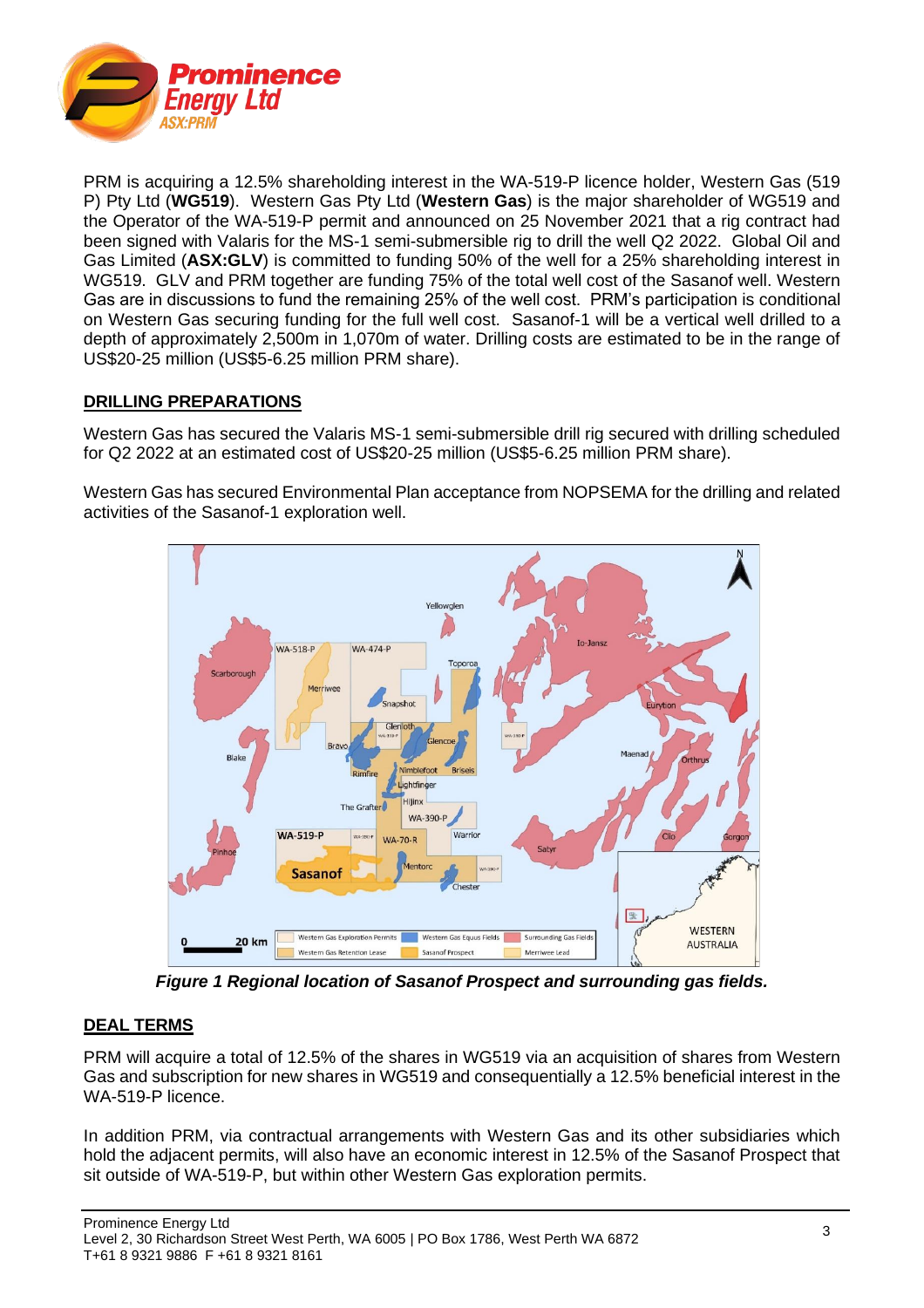

Following completion, WA519 will have 4 Board members (2 from Western Gas, 1 from GLV, 1 from PRM). In the event Western Gas obtains funding for the final 25% of the well cost, the Board will be 5 including 1 from the other funding party. The Board will operate like a typical Oil and Gas Joint Venture voting on the basis of ownership %. In the event of a discovery at Sasanof-1, the parties may choose to take a direct working interest in the permit(s) and operate as an unincorporated Joint Venture based on a standard international AIPN<sup>1</sup> Joint Operating Agreement.

#### **CONSIDERATION**

On Western Gas securing full funding of the well, PRM shareholder approval of the Capital Raise and associated resolutions, and the execution of a shareholders agreement and other agreements as required between the parties.

- PRM will issue Western Gas 30 million PRMOB options
- PRM will issue Western Gas 90 million PRM shares
- PRM will subscribe for US\$5.0 million in shares in WG519 (such amount being equal to 25% of the anticipated well cost of US\$20 million) and also loan to WG519 25% of any over runs up to \$5 million when cash called. Thereafter, PRM will be required to contribute on a headsup basis (12.5%).

Issue of the Options and Shares to Western Gas will be subject to PRM shareholder approval at an EGM held 19 January 2022. (Refer subsequent events).

PRM will issue 30 million PRM shares to GTT Ventures Pty Ltd (or nominee) as deal facilitator.

#### **PRM CAPITAL RAISING**

PRM has firm commitments to place 1.2 billion shares at a price of 1c per share with 1 PRMOB attaching option for every three shares subscribed for. The Placement will be made in two tranches with the second tranche (plus Directors Participation for \$50,000) subject to shareholder approval at an EGM and Western Gas having secured commitments for 100% of the funding to cover the costs of the Sasanof-1 well to PRM's reasonable satisfaction. Shareholder approval was obtained at the meeting held 19 January 2022. (Refer subsequent events). Tranche 1 was completed and 250 million shares were issued 15 December 2021, raising \$2.5 million before costs.

The primary use of funds is the drilling of the Sasanof-1 well with PRM's share of these costs expected to be approximately A\$6.5-8 million. The balance of the funds will be used for advancing the company's Bowsprit project toward development drilling, business development relating to new projects and working capital.

|                  | <b>No. of PRM shares</b> | \$ before costs | <b>No. of Options</b><br>(PRMOB) |
|------------------|--------------------------|-----------------|----------------------------------|
| Tranche 1        | 250,000,000              | \$2,500,000     | 83,333,333                       |
| Tranche 2        | 950,000,000              | \$9,500,000     | 316,666,667                      |
| <b>Directors</b> | 5,000,000                | 50,000          | 1,666,667                        |
| <b>Total</b>     | 1,205,000,000            | \$12,050,000    | 401,666,667                      |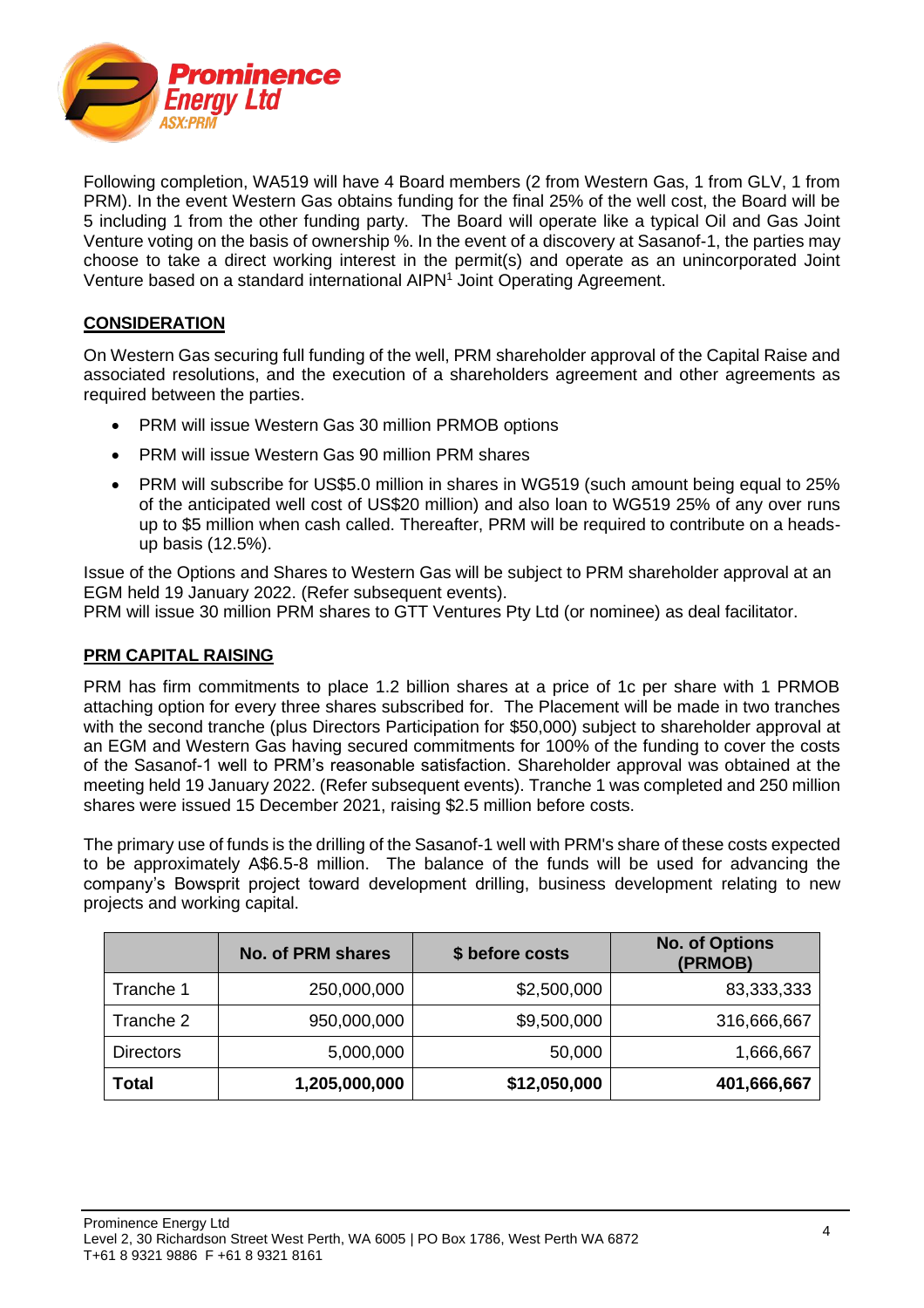

Capital Raising Fees –6% in capital raising fees, and the issue of total 30 million shares and 60 million PRMOB options to the brokers raising the funds for PRM. The raise is being executed through two brokers, Inyati Capital Pty Ltd (ABN 83 642 351 193) ("**Inyati**") and GTT Ventures Pty Ltd (ABN 36 601 029 636) ("**GTT"**).

|                                          | \$ before costs | <b>PRMOB</b><br>options<br>/unlisted options | % of post-<br><b>Placement</b><br>undiluted cap<br><b>structure</b> |
|------------------------------------------|-----------------|----------------------------------------------|---------------------------------------------------------------------|
| Shares on issue pre-Placement            | 1,033,858,818   | 379,562,247                                  | 43.28%                                                              |
| Placement                                | 1,200,000,000   | 400,000,000                                  | 50.23%                                                              |
| Sasanof deal PRM equity consideration    | 90,000,000      | 30,000,000                                   | 3.77%                                                               |
| <b>Facilitator shares</b>                | 30,000,000      |                                              | 1.26%                                                               |
| <b>Broker Fees/options for Placement</b> | 30,000,000      | 60,000,000                                   | 1.26%                                                               |
| Director Participation in Placement      | 5,000,000       | 1,666,667                                    | 0.21%                                                               |
| <b>Shares on issue post Completion</b>   | 2,388,858,818   | 871,228,914                                  | 100.00%                                                             |

On completion of the transaction the PRM capital structure will be:

#### **BOWSPRIT OIL PROJECT ("Bowsprit") (Lease No. 21754 & 21787) - PRM 100% working interest.**

Prominence Energy Ltd (PRM) announced in October 2021 that the Bowsprit-1 did not find any commercial volumes of hydrocarbons in the vertical section. The shows encountered were assessed as residual hydrocarbons once logged. The well was suspended with the intent to re-enter the well and to drill a horizontal section into the proven oil bearing T1 formation after the northern hemisphere winter.

The Bowsprit leases are located approximately 70km southeast of New Orleans in approximately 3m of water. Bowsprit is assessed to contain an undeveloped conventional Miocene aged oil sand at a depth of approximately 7,400ft (2,255m) that is located above a deeper, 9,500ft gas field that was developed in 1960s by Shell. Consequently, the Bowsprit field contains 14 vertical well penetrations and has demonstrated producible oil from an upper Miocene sand (T1). The 30ft thick oil sand was flowed successfully in 1960s from four wells and produced approximately 75,000 bbls of oil, which is only a few percent of the oil in place. Full field development was not practical with the well technology of the time.

The vertical portion of the Bowsprit-1 well was drilled to appraise a potential field extension to the north west of the proven oil field in the T2 sand as prospective upside for the project. Numerous oil and gas shows were encountered in the well, that were ultimately deemed to be residual hydrocarbons. The fault to the north-west of the well does not provide the seal hoped for, so no commercially producible hydrocarbons were found in the field extension area. The Bowsprit-1 well was suspended at the cased hole depth of approximately 3,000ft for potential future re-entry. The intention is to use the data gathered from the vertical well to plan for the intended drilling of the horizontal production section of the well into the previously produced Upper Miocene T1 reservoir to the south-east, after winter. During the suspension period, the data gathered will also be used for selection and permitting of an appropriate pipeline and tie-in negotiations. Based on the current data, a horizontal well drilled into the T1 reservoir is independently estimated to have 2P reserves of 330,000bbls which at current oil prices is commercially viable.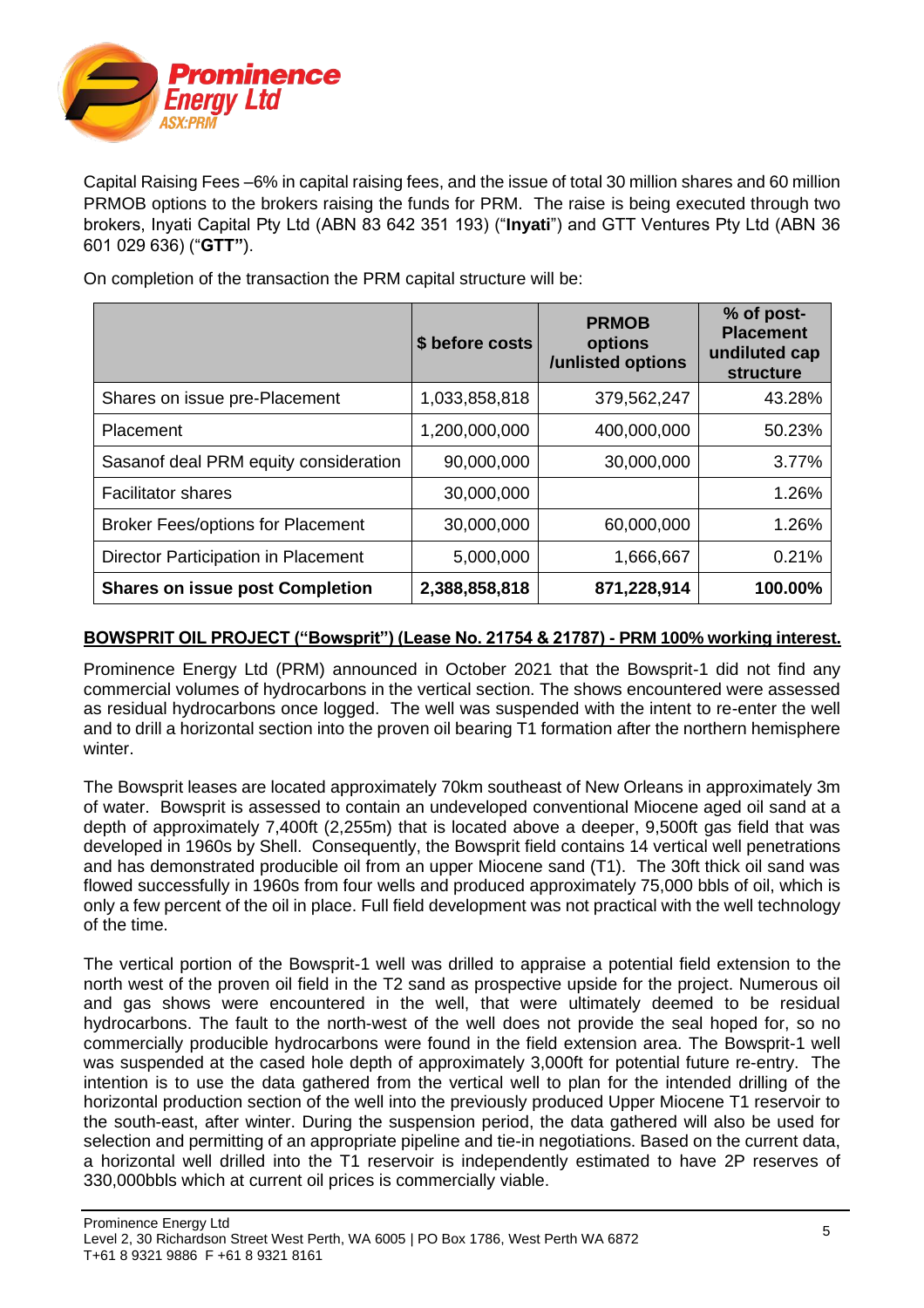

### **RESERVES ATTRIBUTED TO BOWSPRIT-1**

The field consists of a proven Upper Miocene Reservoir (T1) at a depth of approximately 7,400ft. Reserves estimated by Netherland, Sewell & Associates, Inc. (NSAI) on the Bowsprit Project.<sup>2</sup>

| <b>Resource</b><br><b>Classification</b> | <b>Confidence</b><br>Level | <b>Net</b><br><b>Reserves</b> | <b>CAPEX for</b><br><b>Development</b> | <b>Net Cash</b><br>Flow (NPV0) | <b>NPV10</b>                                            | <b>NPV10</b> |
|------------------------------------------|----------------------------|-------------------------------|----------------------------------------|--------------------------------|---------------------------------------------------------|--------------|
|                                          |                            | <b>Mbbls</b>                  | <b>US\$ million</b>                    | <b>US\$ Million</b>            | $ \mathsf{USS}\ \mathsf{Million} $ A\$ million $^2$ $ $ |              |
| Undeveloped                              | 1P (90%)                   | nil                           | 4.865                                  |                                |                                                         |              |
| Reserves (T1)                            | 2P (50%)                   | 330.7                         | 4.865                                  | 8.0                            | 6.3                                                     | 8.4          |
|                                          | 3P (10%)                   | 643.5                         | 4.865                                  | 19.2                           | 14.0                                                    | 18.6         |

*Table 1 – Bowsprit Field Upper Miocene Reservoir T1 Reserves*

*See full Cautionary Statement and full resource definitions in the ASX release on 5 February 2020.*

#### **LAND STATUS (net acres of mineral leases)**

Below is a table showing PRM's net acres of oil and gas mineral leases in the project area.

| <b>Oil Project Area</b> | <b>PRM's Working</b><br>Interest (%WI) | <b>PRM's Net</b><br><b>Revenue Interest</b><br>$(%$ (%NRI) | <b>Project area Gross</b><br>Acres (1ha $=$<br>2.471ac) | <b>PRM's Net Acres</b><br>$(1ha = 2.471ac)$ |
|-------------------------|----------------------------------------|------------------------------------------------------------|---------------------------------------------------------|---------------------------------------------|
| Bowsprit SL21754        | 100%                                   | 73%                                                        | 1,000                                                   | 1000                                        |
| Bowsprit SL21787        | 100%                                   | 73%                                                        | 154                                                     | 154                                         |
| <b>TOTAL</b>            | $\overline{\phantom{a}}$               | $\blacksquare$                                             | 1,154                                                   | 1,154                                       |

*(Total acres as at 31 December 2021)*

#### **OIL AND GAS PRODUCTION**

There was no oil production for the December 2021 Quarter.

#### **CORPORATE**

The Annual General Meeting was held 26 November 2021 where all resolutions were passed via a poll. Refer to NOM released 25 October 2021 for further details.

Shareholders at the AGM, approved the grant of 3 million Performance Rights to Director Troy Hayden (appointed 16 July 2021).

Alexander Parks, Managing Director, was issued 750,000 PRM shares on 15 December 2021. These share arose from the vesting and conversion of Performance Rights held by Mr Parks.

<sup>&</sup>lt;sup>2</sup> See details below and ASX release of 5 February 2020 for reserves and resources estimate. Assumed US\$55/bbl and 0.75/\$ exchange rate at the time.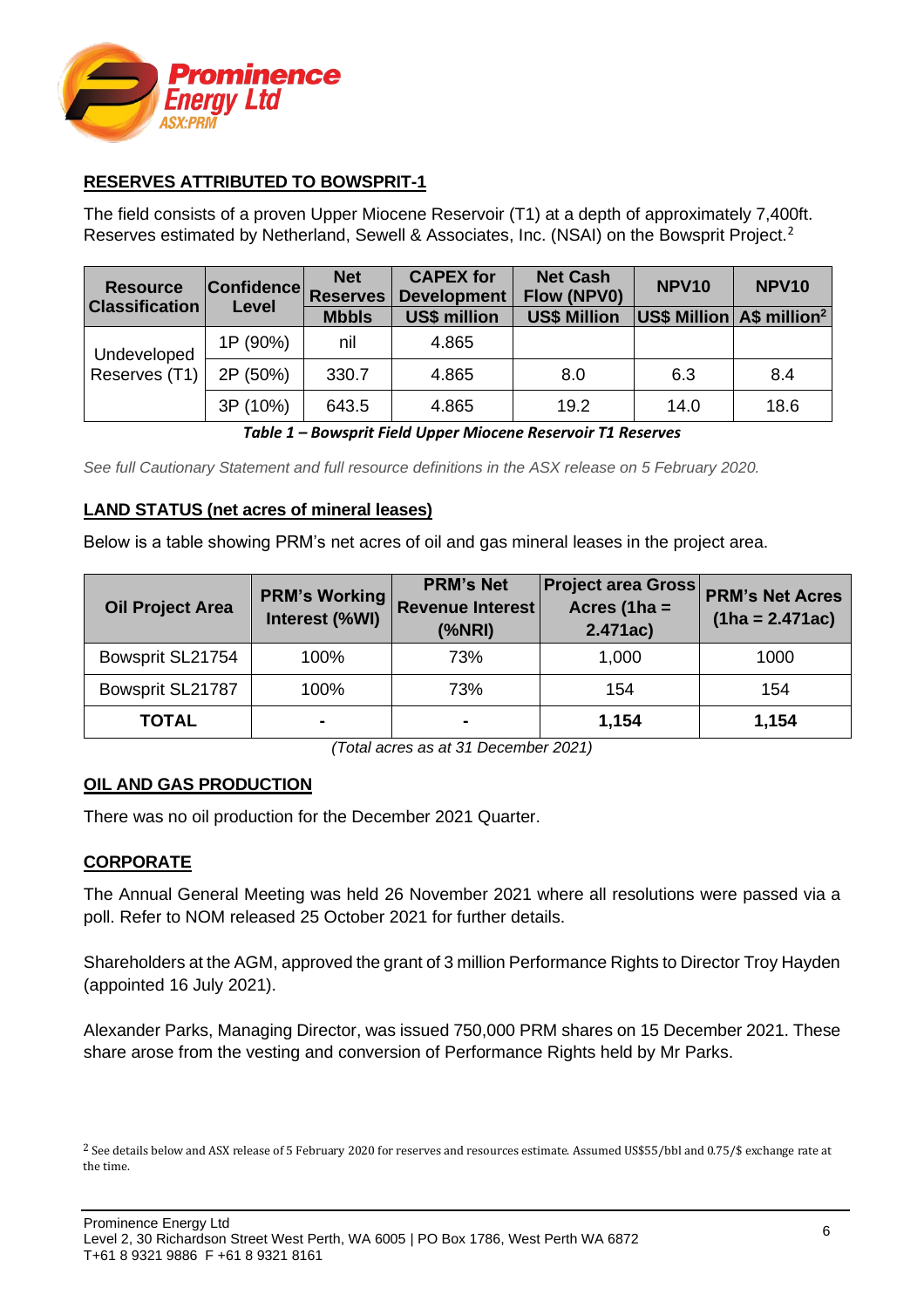

#### **SUBSEQUENT EVENT**

A Shareholders Meeting was held 19 January 2022 and all resolutions were by passed via a poll. Refer NOM dated 20 December 2021. As a result, Tranche 1 Placement options where issued on 24 January 2022. While shareholder approval was obtained for Tranche 2 shares and options, as well as the acquisition of the Sasanof prospect and the securities pertaining to the acquisition (including Broker securities), there remains the condition that Western Gas secures commitments for 100% of the funding to cover the costs of the Sasanof-1 well, to PRM's reasonable satisfaction. Once this condition is met all remaining securities will be issued.

#### **GROWTH OPPORTUNITIES**

The Company continues to actively review potential new projects to add to the portfolio, in particular in the green hydrogen sector.

#### **NOTES PERTAINING TO THE CASHFLOW REPORT**

Item 6.1: The aggregate amount of payments to related parties and their associates during the December 2021 quarter was \$89,650 in salaries.

#### **BY ORDER OF THE BOARD**

Anna Mackintosh, **Company Secretary** Telephone: +61 (08) 9321 9886 Email: [admin@ProminenceEnergy.com.au](mailto:admin@ProminenceEnergy.com.au)

This report is lodged on the Company's website, [www.ProminenceEnergy.com.au.](http://www.prominenceenergy.com.au/)

#### **Forward-looking Statements**

*This document may contain certain statements that may be deemed forward-looking statements. Forwardlooking statements reflect Prominence's views and assumptions with respect to future events as at the date of the Announcement and are subject to a variety of unpredictable risks, uncertainties, and other unknowns that could cause actual events or results to differ materially from those anticipated in the forward-looking statements. Actual and future results and trends could differ materially from those set forth due to various factors that could cause results to differ materially include but are not limited to: industry conditions, including fluctuations in commodity prices; governmental regulation of the oil and gas industry, including environmental regulation; economic conditions in the US and globally; geological technical and drilling results; predicted production and reserves estimates; operational delays or an unanticipated operating event; physical, environmental and political risks; liabilities inherent in oil and gas exploration, development and production operations; fiscal and regulatory developments; stock market volatility; industry competition; and availability of capital at favourable terms. Given these uncertainties, no one should place undue reliance on these forwardlooking statements attributable to Prominence, or any of its affiliates or persons acting on its behalf. Although every effort has been made to ensure this Announcement sets forth a fair and accurate view, we do not undertake any obligation to update or revise any forward looking statements, whether as a result of new information, future events or otherwise.*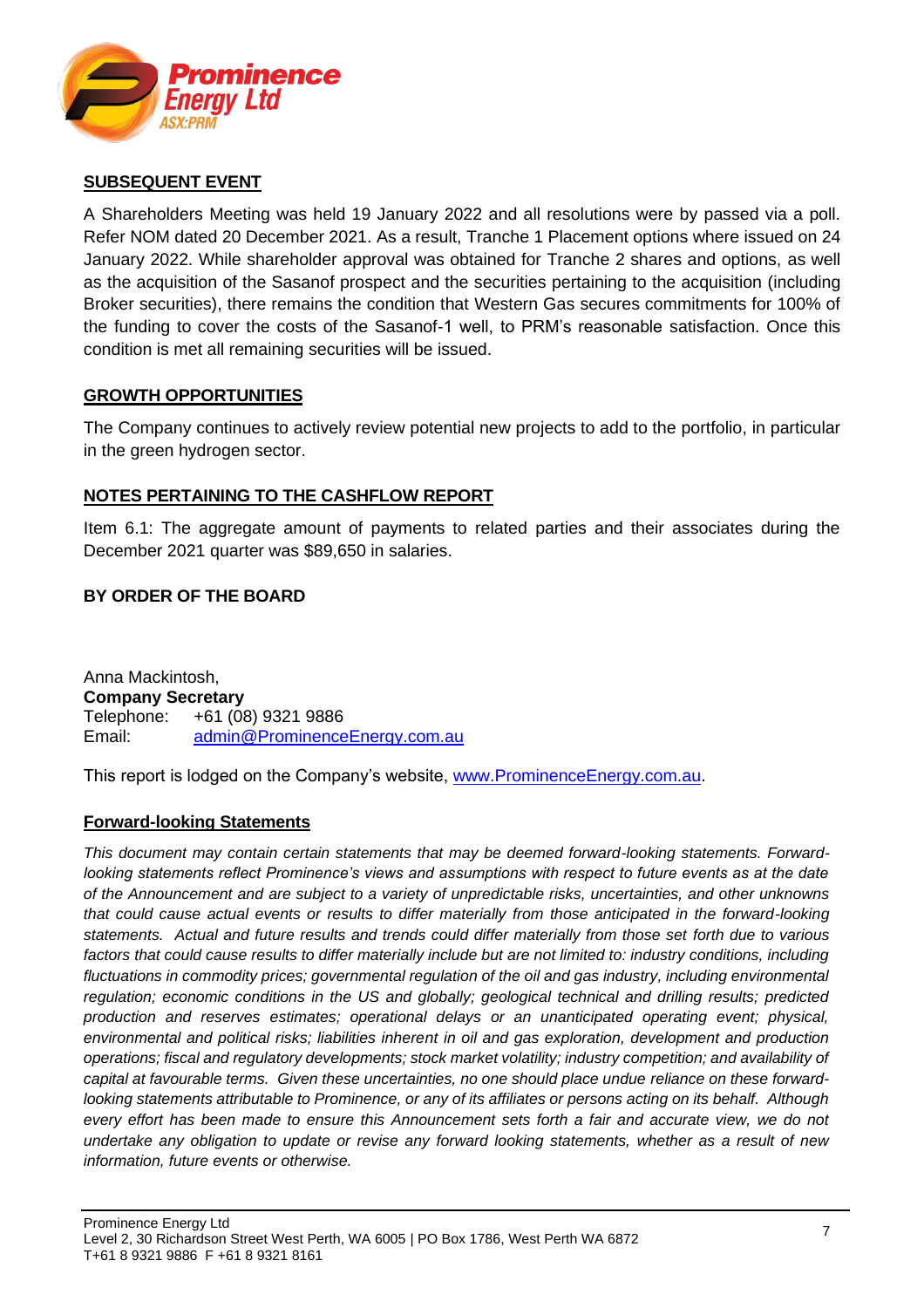# **Appendix 5B**

# **Mining exploration entity or oil and gas exploration entity quarterly cash flow report**

| Name of entity               |                                   |
|------------------------------|-----------------------------------|
| <b>PROMINENCE ENERGY LTD</b> |                                   |
| ABN                          | Quarter ended ("current quarter") |
| 69 009 196 810               | 31 Dec 2021                       |

|     | <b>Consolidated statement of cash flows</b>       | <b>Current quarter</b><br>\$A'000 | Year to date (6<br>months)<br>\$A'000 |
|-----|---------------------------------------------------|-----------------------------------|---------------------------------------|
| 1.  | Cash flows from operating activities              |                                   |                                       |
| 1.1 | Receipts from customers                           |                                   |                                       |
| 1.2 | Payments for                                      |                                   |                                       |
|     | exploration & evaluation<br>(a)                   |                                   |                                       |
|     | (b)<br>development                                |                                   |                                       |
|     | (c)<br>production                                 |                                   |                                       |
|     | staff costs<br>(d)                                | (90)                              | (180)                                 |
|     | (e) administration and corporate costs            | (81)                              | (164)                                 |
| 1.3 | Dividends received (see note 3)                   |                                   |                                       |
| 1.4 | Interest received                                 |                                   |                                       |
| 1.5 | Interest and other costs of finance paid          |                                   |                                       |
| 1.6 | Income taxes paid                                 |                                   |                                       |
| 1.7 | Government grants and tax incentives              |                                   |                                       |
| 1.8 | Other (provide details if material)               |                                   |                                       |
|     | Recoveries                                        |                                   |                                       |
| 1.9 | Net cash from / (used in) operating<br>activities | (171)                             | (344)                                 |

| 2.  |     | Cash flows from investing activities |       |         |
|-----|-----|--------------------------------------|-------|---------|
| 2.1 |     | Payments to acquire or for:          |       |         |
|     | (a) | entities                             |       |         |
|     | (b) | tenements                            |       |         |
|     | (C) | property, plant and equipment        |       |         |
|     | (d) | exploration & evaluation             | (474) | (3,913) |
|     | (e) | investments                          |       |         |
|     | (f) | other non-current assets             |       |         |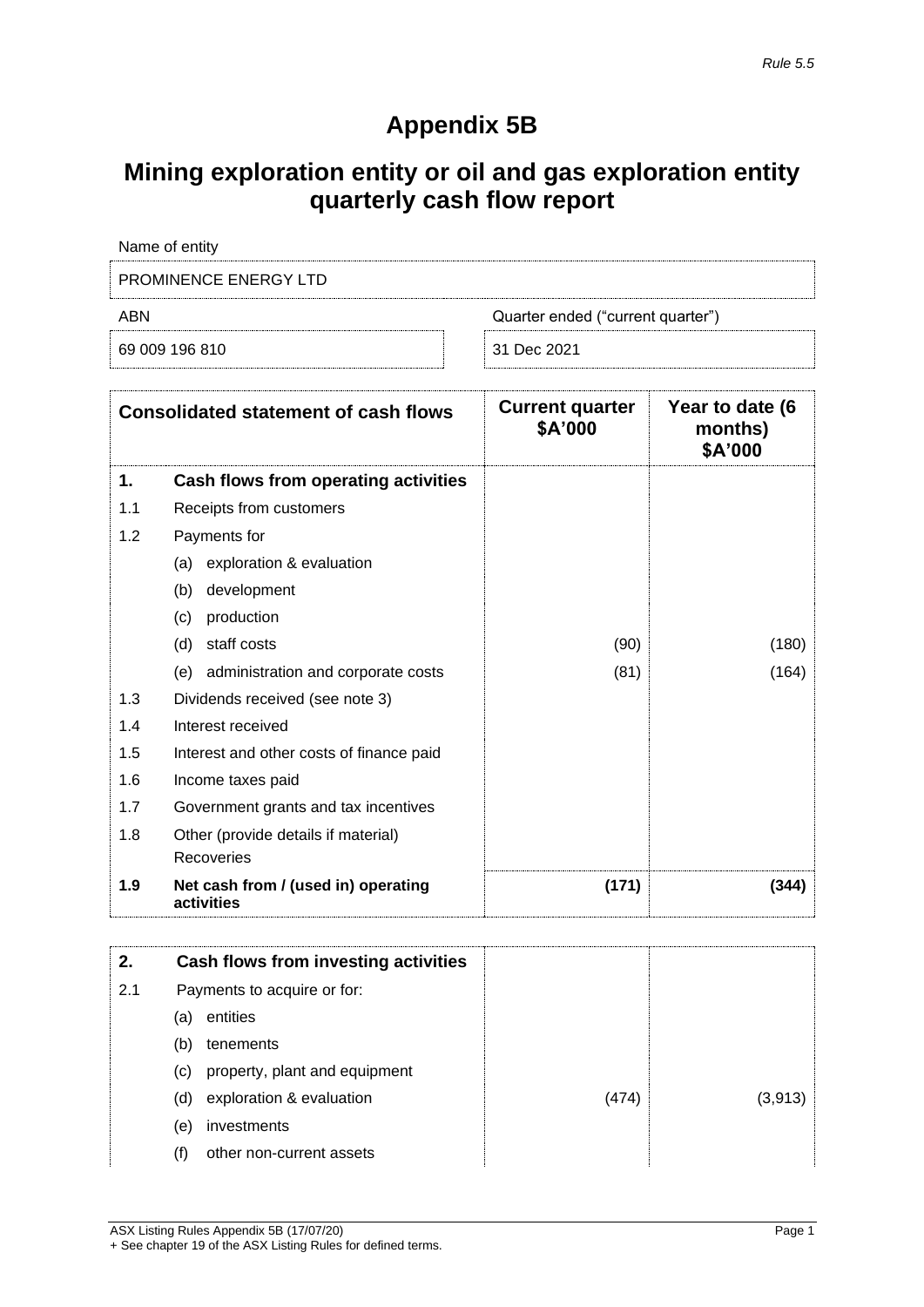|     | <b>Consolidated statement of cash flows</b>       | <b>Current quarter</b><br>\$A'000 | Year to date (6<br>months)<br>\$A'000 |
|-----|---------------------------------------------------|-----------------------------------|---------------------------------------|
| 2.2 | Proceeds from the disposal of:                    |                                   |                                       |
|     | entities<br>(a)                                   |                                   |                                       |
|     | (b)<br>tenements                                  |                                   |                                       |
|     | property, plant and equipment<br>(c)              |                                   |                                       |
|     | (d)<br>investments                                |                                   |                                       |
|     | other non-current assets<br>(e)                   |                                   |                                       |
| 2.3 | Cash flows from loans to other entities           |                                   |                                       |
| 2.4 | Dividends received (see note 3)                   |                                   |                                       |
| 2.5 | Other (provide details if material)               |                                   |                                       |
| 2.6 | Net cash from / (used in) investing<br>activities | (474)                             | (3,913)                               |

| 3.   | Cash flows from financing activities                                                       |       |       |
|------|--------------------------------------------------------------------------------------------|-------|-------|
| 3.1  | Proceeds from issues of equity securities<br>(excluding convertible debt securities)       | 2,664 | 3,819 |
| 3.2  | Proceeds from issue of convertible debt<br>securities                                      |       |       |
| 3.3  | Proceeds from exercise of options                                                          |       |       |
| 3.4  | Transaction costs related to issues of equity<br>securities or convertible debt securities |       |       |
| 3.5  | Proceeds from borrowings                                                                   |       | 750   |
| 3.6  | Repayment of borrowings                                                                    |       |       |
| 3.7  | Transaction costs related to loans and<br>borrowings                                       |       |       |
| 3.8  | Dividends paid                                                                             |       |       |
| 3.9  | Other (issue costs)                                                                        | (167) | (261) |
| 3.10 | Net cash from / (used in) financing<br>activities                                          | 2,497 | 4,308 |

|     | Net increase / (decrease) in cash and<br>cash equivalents for the period |       |         |
|-----|--------------------------------------------------------------------------|-------|---------|
| 4.1 | Cash and cash equivalents at beginning of<br>period                      | 870   | 2.671   |
| 4.2 | Net cash from / (used in) operating<br>activities (item 1.9 above)       | (171) | (344)   |
| 4.3 | Net cash from / (used in) investing activities<br>(item 2.6 above)       | (474) | (3,913) |
| 4.4 | Net cash from / (used in) financing activities<br>(item 3.10 above)      | 2,497 | 4.308   |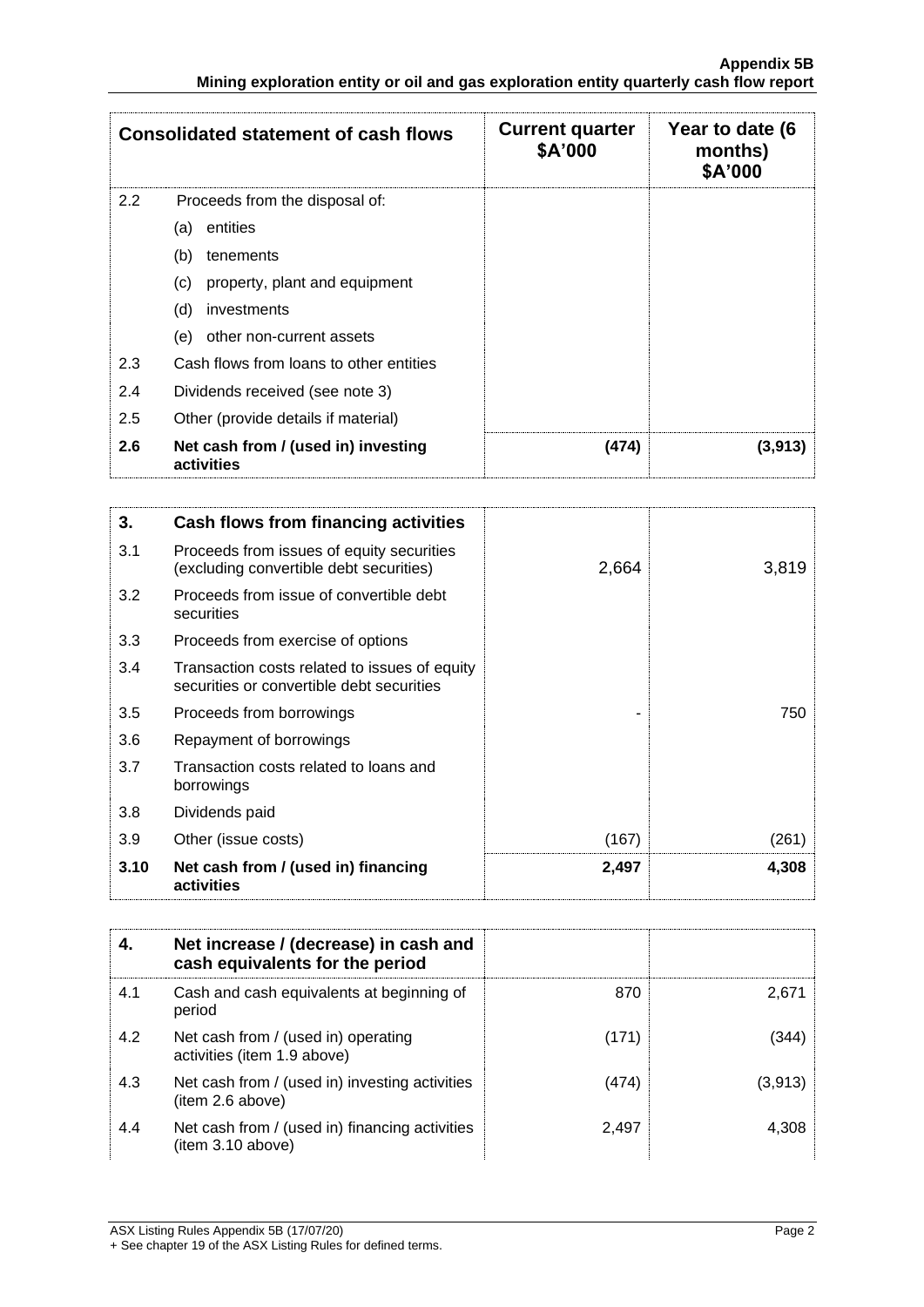| Consolidated statement of cash flows |                                                      | <b>Current quarter</b><br>\$A'000 | Year to date (6<br>months)<br>\$A'000 |
|--------------------------------------|------------------------------------------------------|-----------------------------------|---------------------------------------|
| 4.5                                  | Effect of movement in exchange rates on<br>cash held |                                   |                                       |
| 4.6                                  | Cash and cash equivalents at end of<br>period        | 2.722                             | 2.722                                 |

| 5.  | Reconciliation of cash and cash<br>equivalents<br>at the end of the quarter (as shown in the<br>consolidated statement of cash flows) to the<br>related items in the accounts | <b>Current quarter</b><br>\$A'000 | <b>Previous quarter</b><br>\$A'000 |
|-----|-------------------------------------------------------------------------------------------------------------------------------------------------------------------------------|-----------------------------------|------------------------------------|
| 5.1 | <b>Bank balances</b>                                                                                                                                                          | 2.722                             | 870                                |
| 5.2 | Call deposits                                                                                                                                                                 |                                   |                                    |
| 5.3 | <b>Bank overdrafts</b>                                                                                                                                                        |                                   |                                    |
| 5.4 | Other (provide details)                                                                                                                                                       |                                   |                                    |
| 5.5 | Cash and cash equivalents at end of<br>quarter (should equal item 4.6 above)                                                                                                  | 2,722                             | 870                                |

| 6.  | Payments to related parties of the entity and their<br>associates                          | <b>Current quarter</b><br>\$A'000 |
|-----|--------------------------------------------------------------------------------------------|-----------------------------------|
| 6.1 | Aggregate amount of payments to related parties and their<br>associates included in item 1 |                                   |
| 6.2 | Aggregate amount of payments to related parties and their<br>associates included in item 2 |                                   |
|     |                                                                                            |                                   |

*Note: if any amounts are shown in items 6.1 or 6.2, your quarterly activity report must include a description of, and an explanation for, such payments.*

| 7.  | <b>Financing facilities</b><br>Note: the term "facility' includes all forms of financing<br>arrangements available to the entity.<br>Add notes as necessary for an understanding of the<br>sources of finance available to the entity.                                                                                                               | <b>Total facility</b><br>amount at quarter<br>end<br>\$A'000 | Amount drawn at<br>quarter end<br>\$A'000 |
|-----|------------------------------------------------------------------------------------------------------------------------------------------------------------------------------------------------------------------------------------------------------------------------------------------------------------------------------------------------------|--------------------------------------------------------------|-------------------------------------------|
| 7.1 | Loan facilities                                                                                                                                                                                                                                                                                                                                      |                                                              |                                           |
| 7.2 | Credit standby arrangements                                                                                                                                                                                                                                                                                                                          |                                                              | 2                                         |
| 7.3 | Other (please specify)                                                                                                                                                                                                                                                                                                                               |                                                              |                                           |
| 7.4 | <b>Total financing facilities</b>                                                                                                                                                                                                                                                                                                                    | 60                                                           | 2                                         |
| 7.5 | Unused financing facilities available at quarter end                                                                                                                                                                                                                                                                                                 |                                                              |                                           |
| 7.6 | Include in the box below a description of each facility above, including the lender, interest<br>rate, maturity date and whether it is secured or unsecured. If any additional financing<br>facilities have been entered into or are proposed to be entered into after quarter end,<br>include a note providing details of those facilities as well. |                                                              |                                           |
|     |                                                                                                                                                                                                                                                                                                                                                      |                                                              |                                           |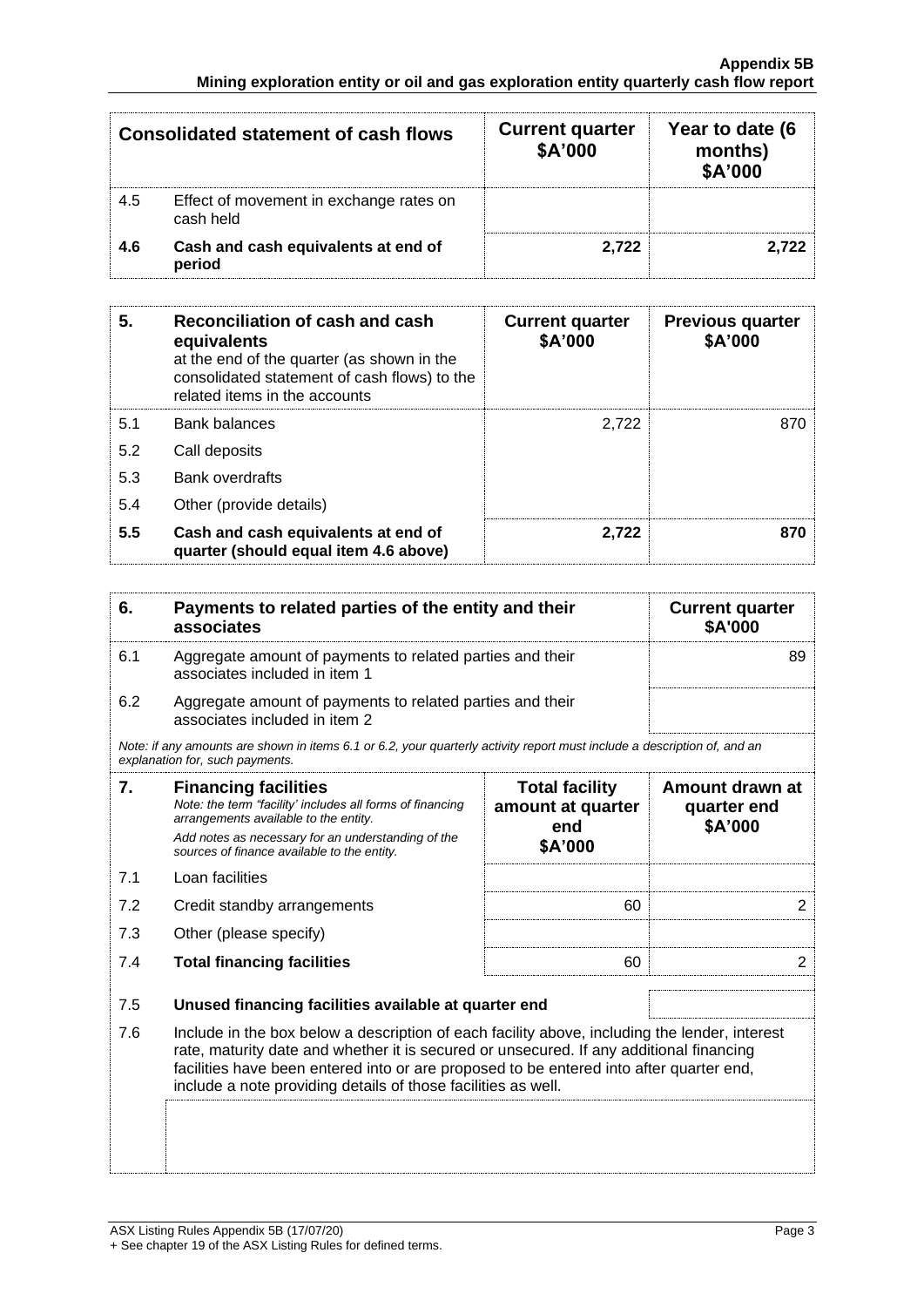| 8.  |                                                                                                                                                                                                                                 | Estimated cash available for future operating activities                                                                       | \$A'000 |  |
|-----|---------------------------------------------------------------------------------------------------------------------------------------------------------------------------------------------------------------------------------|--------------------------------------------------------------------------------------------------------------------------------|---------|--|
| 8.1 | Net cash from / (used in) operating activities (item 1.9)                                                                                                                                                                       |                                                                                                                                | (171)   |  |
| 8.2 | (Payments for exploration & evaluation classified as investing<br>activities) (item 2.1(d))                                                                                                                                     |                                                                                                                                | (474)   |  |
| 8.3 |                                                                                                                                                                                                                                 | Total relevant outgoings (item $8.1 +$ item $8.2$ )                                                                            | (645)   |  |
| 8.4 |                                                                                                                                                                                                                                 | Cash and cash equivalents at quarter end (item 4.6)                                                                            | 2,722   |  |
| 8.5 | Unused finance facilities available at quarter end (item 7.5)                                                                                                                                                                   |                                                                                                                                |         |  |
| 8.6 | 2,780<br>Total available funding (item $8.4 +$ item $8.5$ )                                                                                                                                                                     |                                                                                                                                |         |  |
| 8.7 | Estimated quarters of funding available (item 8.6 divided by<br>item 8.3)                                                                                                                                                       |                                                                                                                                | 4.3     |  |
|     | Note: if the entity has reported positive relevant outgoings (ie a net cash inflow) in item 8.3, answer item 8.7 as "N/A".<br>Otherwise, a figure for the estimated quarters of funding available must be included in item 8.7. |                                                                                                                                |         |  |
| 8.8 | If item 8.7 is less than 2 quarters, please provide answers to the following questions:                                                                                                                                         |                                                                                                                                |         |  |
|     | 8.8.1<br>Does the entity expect that it will continue to have the current level of net operating<br>cash flows for the time being and, if not, why not?                                                                         |                                                                                                                                |         |  |
|     | Answer:                                                                                                                                                                                                                         |                                                                                                                                |         |  |
|     | 8.8.2<br>Has the entity taken any steps, or does it propose to take any steps, to raise further<br>cash to fund its operations and, if so, what are those steps and how likely does it<br>believe that they will be successful? |                                                                                                                                |         |  |
|     | Answer:                                                                                                                                                                                                                         |                                                                                                                                |         |  |
|     | 8.8.3                                                                                                                                                                                                                           | Does the entity expect to be able to continue its operations and to meet its business<br>objectives and, if so, on what basis? |         |  |
|     | Answer:                                                                                                                                                                                                                         |                                                                                                                                |         |  |
|     | Note: where item 8.7 is less than 2 quarters, all of questions 8.8.1, 8.8.2 and 8.8.3 above must be answered.                                                                                                                   |                                                                                                                                |         |  |
|     |                                                                                                                                                                                                                                 |                                                                                                                                |         |  |

#### **Compliance statement**

- 1 This statement has been prepared in accordance with accounting standards and policies which comply with Listing Rule 19.11A.
- 2 This statement gives a true and fair view of the matters disclosed.

Date: 27 January 2022

x Authorised by: ...................................................................................

Alexander Parks – Chief Executive Officer and Managing Director

#### **Notes**

- 1. This quarterly cash flow report and the accompanying activity report provide a basis for informing the market about the entity's activities for the past quarter, how they have been financed and the effect this has had on its cash position. An entity that wishes to disclose additional information over and above the minimum required under the Listing Rules is encouraged to do so.
- 2. If this quarterly cash flow report has been prepared in accordance with Australian Accounting Standards, the definitions in, and provisions of, *AASB 6: Exploration for and Evaluation of Mineral Resources* and *AASB 107: Statement of Cash*